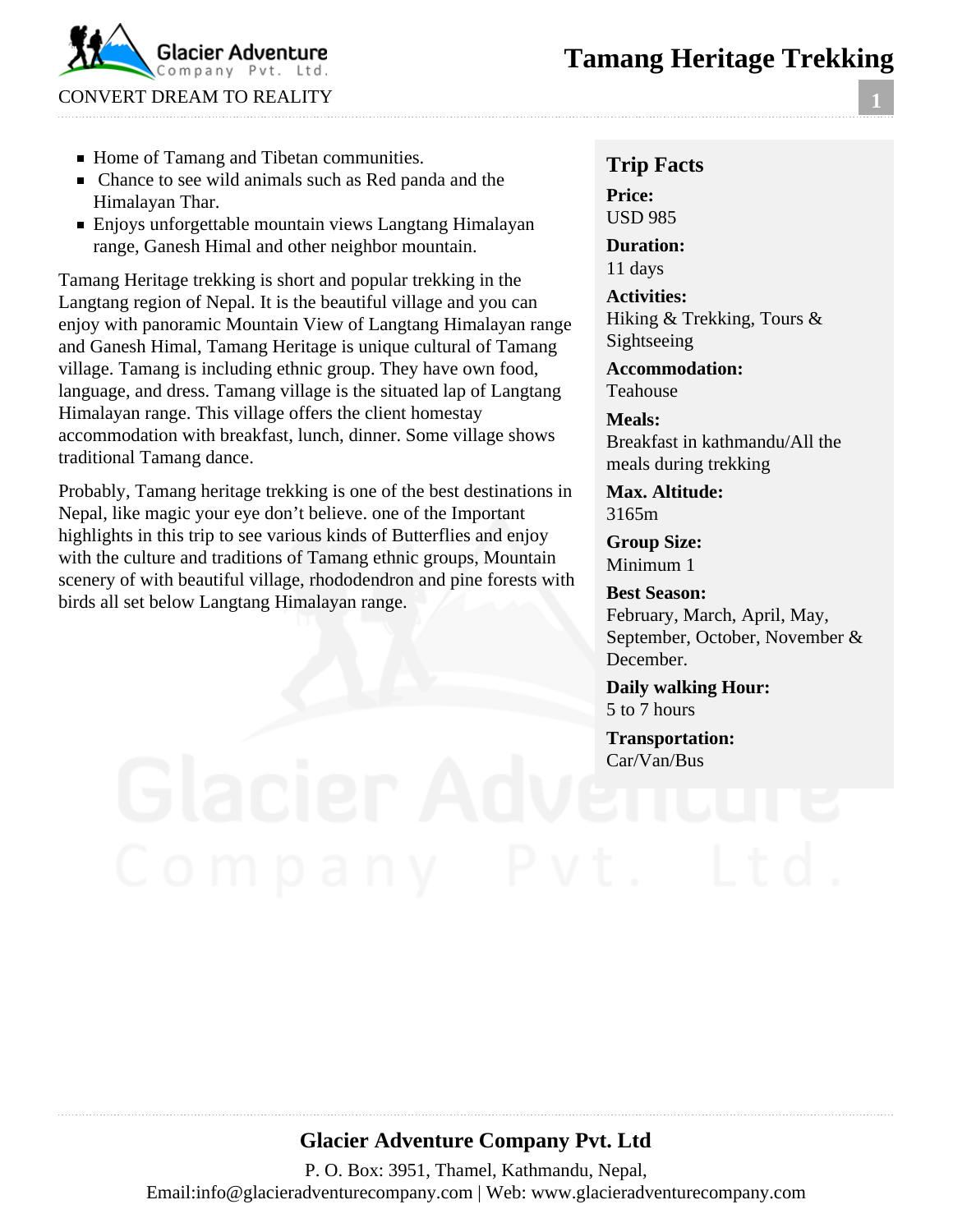

**Tamang Heritage Trekking**

**2**



# **Glacier Adventure Company Pvt. Ltd**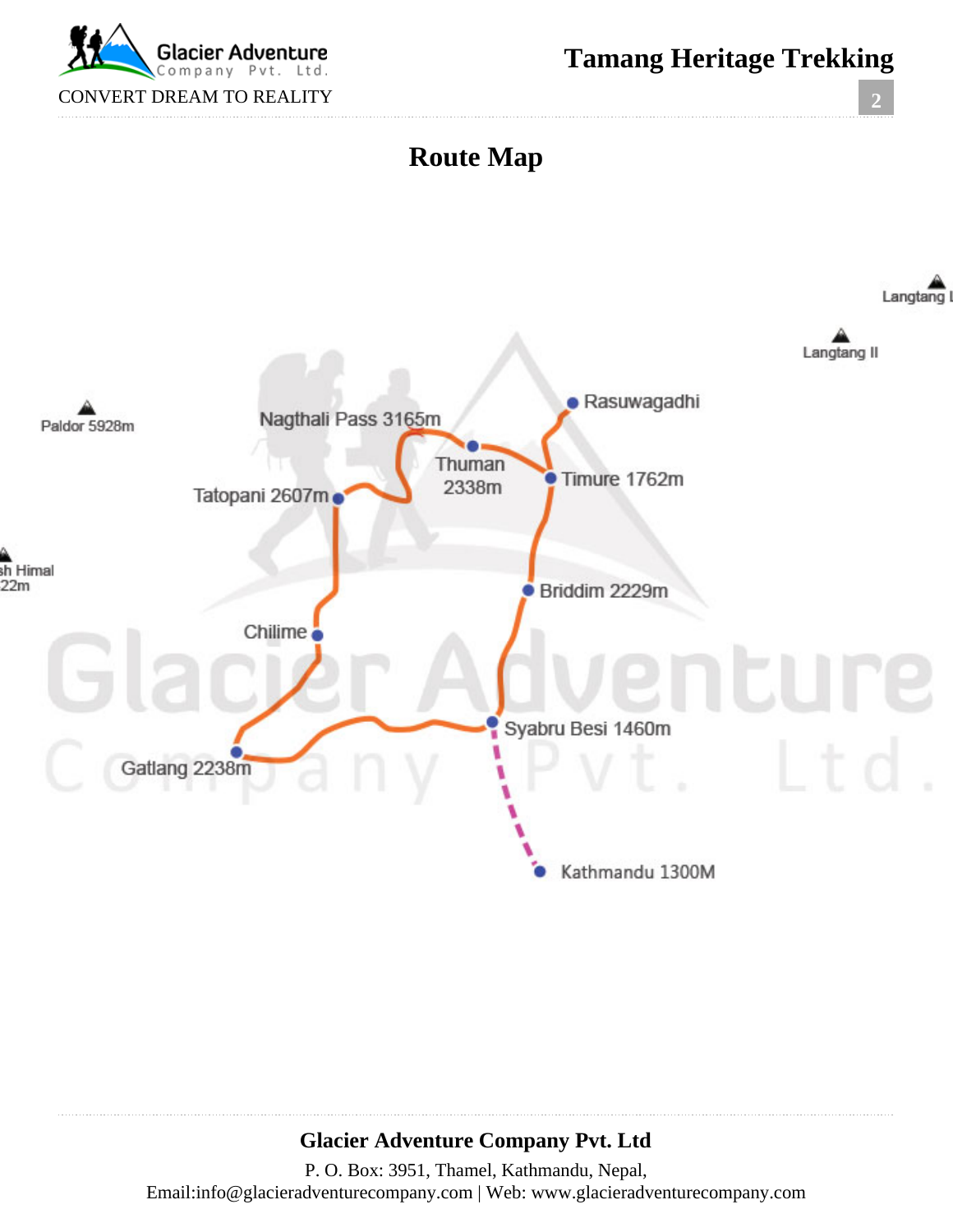

**3**

# **Day to Day Itinerary**

#### **Day 1:Arrive in Kathmandu(1300m)**

#### **Accommodation:** Tourist Standard Hotel | **Meal:** Welcome dinner

When the traveler arrives airport in Kathmandu, Our representative will meet you and transfer to the hotel, then take a rest in the evening time will have welcome dinner at Nepali restaurant.

### **Day 2:Kathmandu sightseeing (1300m)**

**Walking hr:** 6 hrs | **Accommodation:** Tourist Standard Hotel | **Meal:** Breakfast

After breakfast tour guide pick up you for a tour around Kathmandu valley (Pashupati Temple, Boudhanath, Swayambhu, Kathmandu Durbar square) after that prepare for trekking. Traveler meets trekking guide and team member, they check your equipment as well as advice what you need for trekking.

#### **Day 3:Kathmandu to Syabrubeshi (1460m)**

**Walking hr:** 8 hrs | **Accommodation:** Guest house | **Meal:** Breakfast, Lunch & Dinner

Early in the morning drive bus Kathmandu to Syabru Besi through the beautiful Nepalese countryside to reach the Syabru Besi then transfer to the hotel rest of the time explore the around.

#### **Day 4:Syabrubesi to Gatlang (2238m)**

Walking hr: 6 hrs | **Accommodation:** Guest house | **Meal:** Breakfast, Lunch & Dinner

After breakfast trekkers start trekking. The trail ascends to the view point and enjoy panoramic views of Ganesh Himal and Langtang Lirung range, then the trail descends to the Goljung continue to Gatlang. Season time, the cultural show at Gatlang makes trekking a memorable. Evening time explores Monastery and Gatland village.

### **Day 5:Gatlang to Tatopani (2607m)**

**Walking hr:** 6 hrs | **Accommodation:** Guest house | **Meal:** Breakfast, Lunch & Dinner

After breakfast trekkers start trek to Tatopani. The trail descends to the Chilime village. Where built Chilime hydropower in the River. Finally, reach Tatopani. Tatopani means hot water. Enjoy with Natural hot water in the lap of the mountains of Langtang range and Ganesh Himal.

### **Day 6:Tatopani to Thuman (2338m)**

**Walking hr:** 7 hrs | **Accommodation:** Guest house | **Meal:** Breakfast, Lunch & Dinner

After breakfast trekkers start trekking to Thuman via Bimthang and Nagthali pass (3165m). This is the highest point in this trek. The Nagthali village is a famous meditation center for Buddhist devotees and priests. The trail cross-forest and can chance to see wild animals like Monkeys and Deer with Panoramic views of Langtang, Kerung, and Ganesh Himal.

### **Day 7:Thuman to Timure (1762m)**

Walking hr: 5 hrs | **Accommodation:** Guest house | **Meal:** Breakfast, Lunch & Dinner After breakfast trekkers start trekking from Thuman to Timure. Explore historical Rasuwagadi and Tibeto

# **Glacier Adventure Company Pvt. Ltd**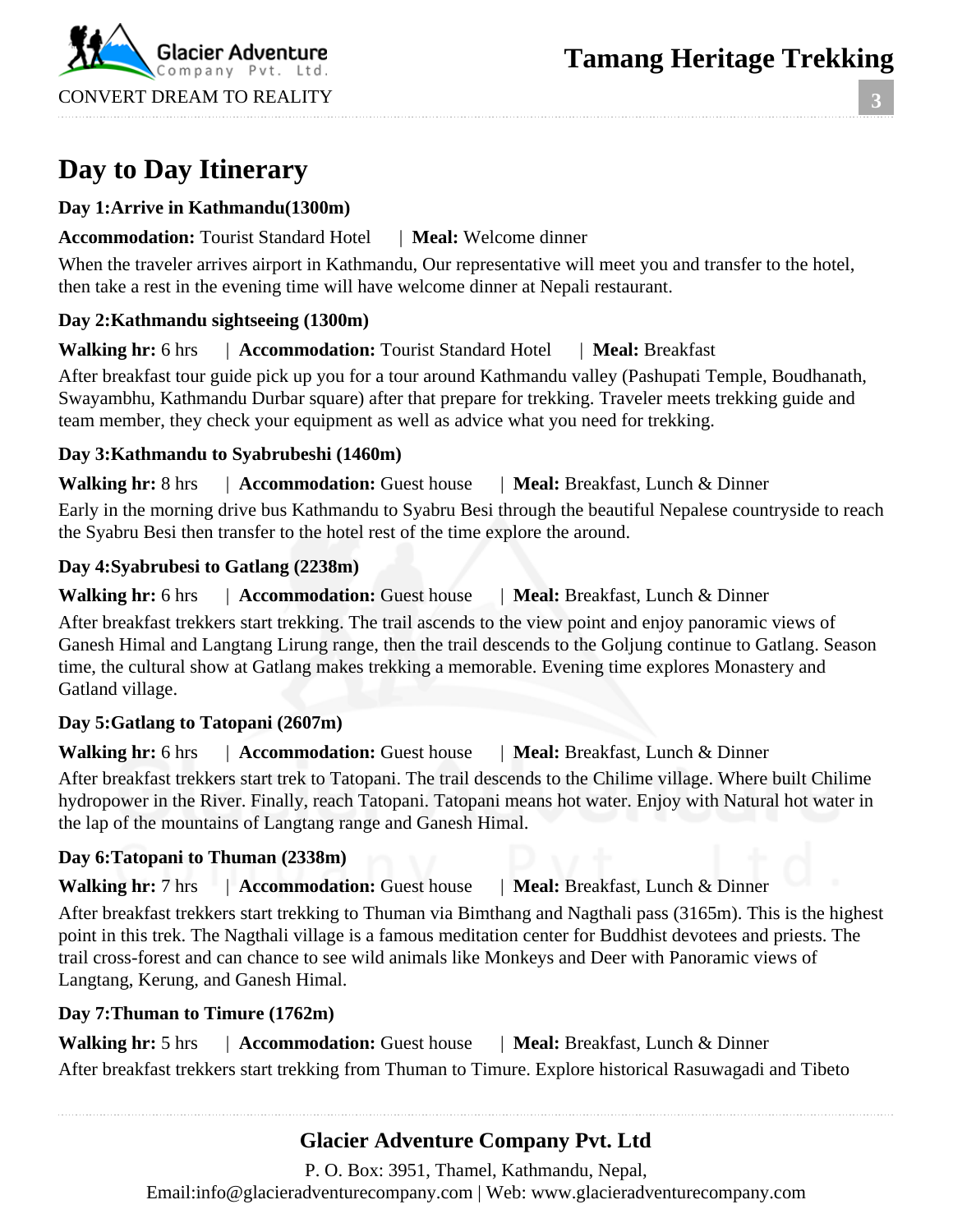

Burman Tamang culture in the villages on the way, The timure is old traditional route Nepal to Tibet connect by the suspension bridge.

#### **Day 8:Timure to Briddim (2229m)**

#### **Walking hr:** 6 hrs | **Accommodation:** Guest house | **Meal:** Breakfast, Lunch & Dinner

After breakfast trekkers start trek to Briddim, This is a Tibetan Buddhist village at the base of Langtang Himal. They show cultural program and Tamang lifestyle in home stay. There is famous monastery Dukchu and a stone roof house built half century ago.

#### **Day 9:Briddim to Syabrubesi (1460m)**

**Walking hr:** 4 hrs | **Accommodation:** Guest house | **Meal:** Breakfast, Lunch & Dinner

After breakfast trekkers start trek to Syabrubesi via Wangel, the trail moves gentle descent passing through villages, terrace field and amazing views of surrounded hills finally reach Syabrubesi.

#### **Day 10:Syabrubesi to Kathmandu (1300m)**

**Walking hr:** 7 hrs | **Accommodation:** Guest house | **Meal:** Breakfast, Lunch & Dinner Early in the morning drive bus Syabru Besi to Kathmandu through the beautiful Nepalese countryside to reach the Kathmandu then transfer to the hotel rest of the time explore the around Thamel.

#### **Day 11:Departure day**

**Meal:** Breakfast

We dropped you to the international airport for your departure flight to your onward destinations. The Glacier Adventure Company wishes you a wonderful Himalayan adventure in Nepal.

This above Itinerary is a guideline and a standard pattern of what we provide. Our trips can be customized in your interest to accommodate your specific requirements. We also arrange Tamang Heritage trekking without sightseeing and hotel arrangements.

NOTE: During the trips, weather conditions, local politics, transportation or multiple other factors. They are beyond our control, can changes itinerary. However, Unlikely that itinerary would be substantially altered, if necessary, Group leader will decide the best alternative, they considering the best one of the whole group. Where a change does occur, we do everything best. we minimize its special effects but we cannot be responsible for the results of delays.

# **Trip Cost Includes**

- Airport / Hotel / Airport pick up  $\&$  drop by private car / van / bus.
- Standard twin sharing accommodation in three/four star hotel in Kathmandu breakfast included. (3 nights)
- Wel-come and fair well dinner.
- All accommodation and meals during the trek
- A full day sightseeing tour in Kathmandu valley including tour guide and Entrance fees
- Government licensed experienced English speaking Guide. Two people one porter. 4 people 1 sherpa.
- The required number of local staff and Porters to carry your luggage during the trek.

# **Glacier Adventure Company Pvt. Ltd**

P. O. Box: 3951, Thamel, Kathmandu, Nepal,

Email:info@glacieradventurecompany.com | Web: www.glacieradventurecompany.com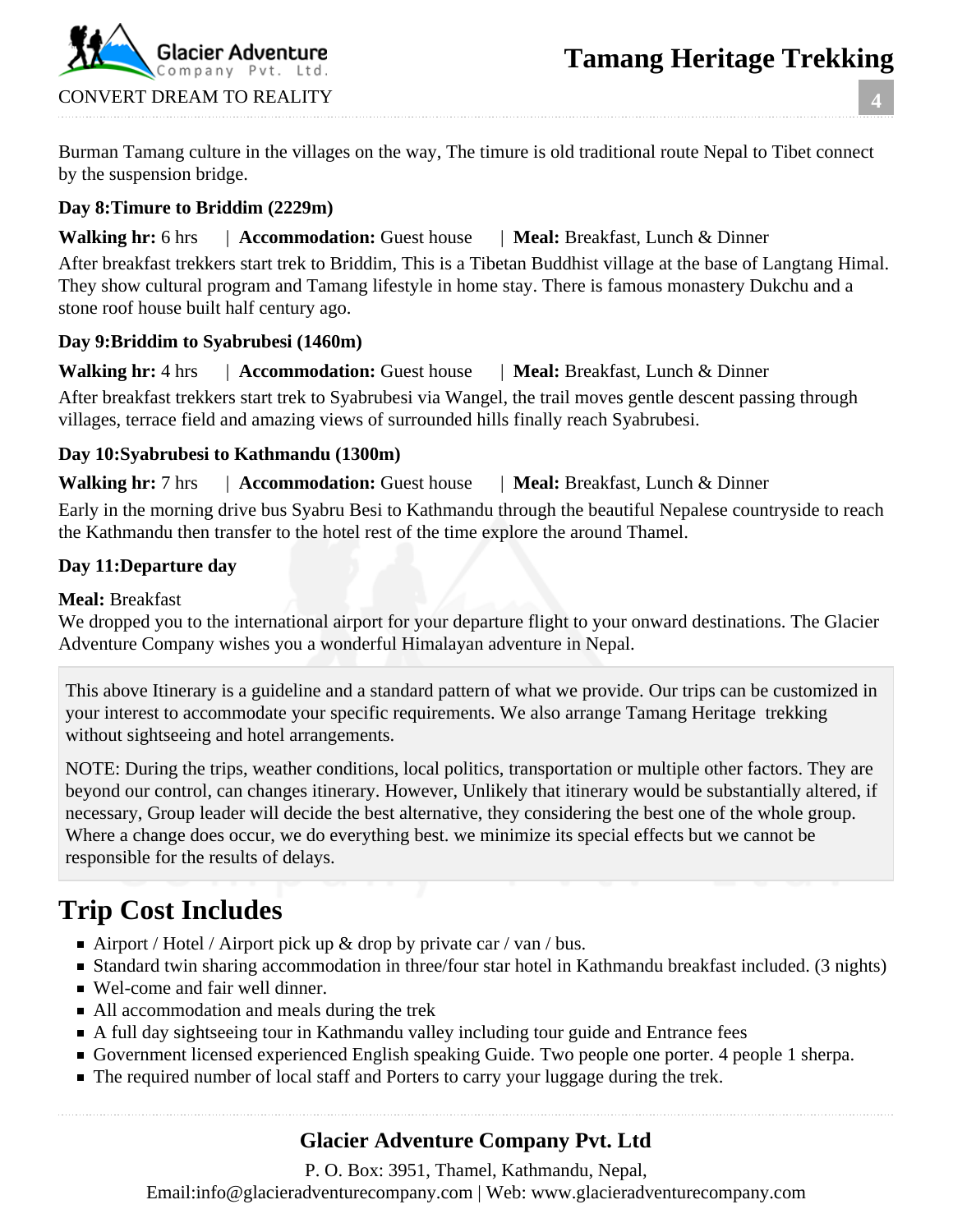Company Pvt. CONVERT DREAM TO REALITY

**5**

- Food, accommodation, salary, insurance, equipment and medicine for all staff.
- **Langtang national Park permits/TIMS.**
- Down Jacket and sleeping bag (which needs to be returned after the trek.)
- Free duffle Bag/T- shirt/trekking map
- Surface transfer from and to Kathmandu
- All our government taxes.
- **Official expense.**

# **Trip Cost Excludes**

- Your travel and rescue insurance
- International airfare and airport departure tax.
- Nepal entry visa, you can obtain a visa easily upon your arrival at Tribhuwan International Airport in Kathmandu.
- Personal expenses (phone calls, laundry, bar bills, battery recharge, extra porters, bottle or boiled water, shower etc)
- **Personal trekking Equipment.**
- Tips for staff.
- Others expenses which are not mention on Price Includes.
- **Excess baggage charges**
- **Lunch and dinner in Kathmandu** (and also in the case of early return from the mountain than the scheduled itinerary)
- Extra night accommodation in Kathmandu because of early arrival, late departure, and early return from the mountain(due to any reason) than the scheduled

### IMPORTANT NOTE

Trekker's safety is our paramount concern while trekking with Glacier Adventure. Every effort will be made to keep to the above the itinerary. Tamang heritage trekking is located in the Langtang region. Glacier Adventure can't guarantee it such as weather condition, availability of porter and the health of team members can all contribute to change. The guide will try to ensure that the trip runs according to plan but please be prepared to be flexible if necessary.

### Pre-trip meeting

Glacier Adventure hosts the Pre-trip meeting in Kathmandu 2nd day of the itinerary. Trekkers introduce with trek leader. We will provide an opportunity for individuals to ask questions about Tamang heritage trekking. The pre-trip meeting covers personal equipment, acclimatization and to introduce you to another team member. Glacier Adventure hopes pre-trip meeting have excellent, informative, supportive and fun.

### Acclimatization

Glacier Adventure's Tamang heritage trekking itinerary is focus rules AMS (Acute Mountain Sickness) when going up too fast causes a medical condition serious enough to kill. Higher mountains area is less oxygen in the air. The trekkers want to make safe Tamang heritage Trekking. Their body needs some days to rest in the less air environment. Especially, travelers need to know the heart, lungs/blood diseases to consult their doctor before leaving home. Glacier Adventure's itinerary designed to try to prevent AMS as much as possible. It is

# **Glacier Adventure Company Pvt. Ltd**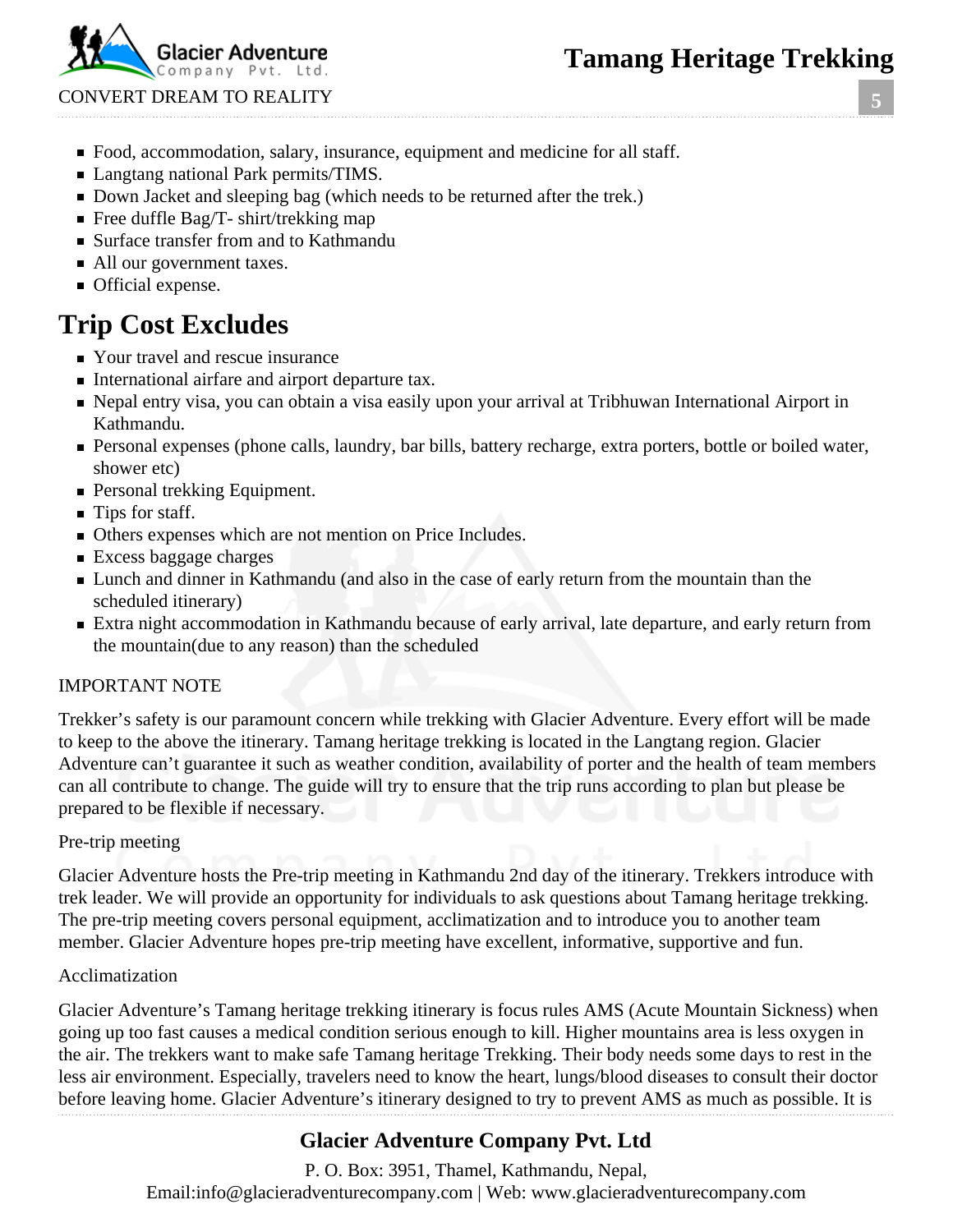

**6**

important to remember that some people are more susceptible than others.

Physical Condition & Experience Requirements

Normally, Tamang heritage Trekking is a remote mountain in the Langtang region. This is suitable for physical fit walkers. The traveler must be in good health and physical condition. Most parts of treks five to six hours walk but some days are seven hours. It is a good idea; prepare yourself in the lead-up to your trip with some regular exercise. The best form of which is long walking in the hill area. Technical experience is not required, hiking experience is an advantage, but the most important thing is a positive attitude and a generous amount of determination. If you have any pre-existing medical conditions, it is vital you let us know the details of these before setting Also, before coming to Nepal it's important to consult your doctor regarding vaccination and any other medical concerns the trip may raise. "Medical and emigration expenses are your responsibility."

#### Insurance

When traveling with Glacier Adventure. Trekkers must be fully insured, including Air rescue, Air ambulance, and treatment service. Have an accident? Trekkers should be careful in choosing a policy; however, as some make special exceptions for adventure travel. Please note that Glacier Adventure doesn't arrange any insurance.

#### Staff Arrangements

Glacier Adventure staffs try to make successful, enjoyable and memorable in your Tamang heritage Trekking. They are innocent, helpful, experienced and Careful. Your trip leads by the best and most professional leader. He had a long experience. He has knowledge of Culture, Ecosystem, flora and fauna, geography and history of Nepal. Glacier Adventure's leader trained following things

English Language. Trekking guide training. First aid course. Conservation &Biodiversity

#### Porter care

Trekking is adventures. Porter's job is the hard working job. They carry trekker suppliers and baggage that makes a journey easy and comfortable into the remote mountains in the Langtang region. We ensure all our porters are well trained, well paid. Porters who become sick are treated with the same care and attention as team members and we have previously used helicopters at Tour expense to rescue porters from dangerous situations. The porter's sake, we require all trekkers keep their bag weight 15 to 20kg. We support the work of the International Porter Protection Group (IPPG), Provides help and advice to those organizations to improve the working conditions of the porters on whom we depend.

#### Accommodations

All accommodations for Tamang heritage Trekking are twin sharing basic included in trip cost. The trip based on, standard service and Standard hygiene food. There are two types of accommodations on the trip. Standard tourist hotel in Kathmandu and during the treks, Trekkers spends standard Guest house which one normal room with wooden beds and foam mattress. Glacier Adventure also provides the attached bathroom where is

### **Glacier Adventure Company Pvt. Ltd**